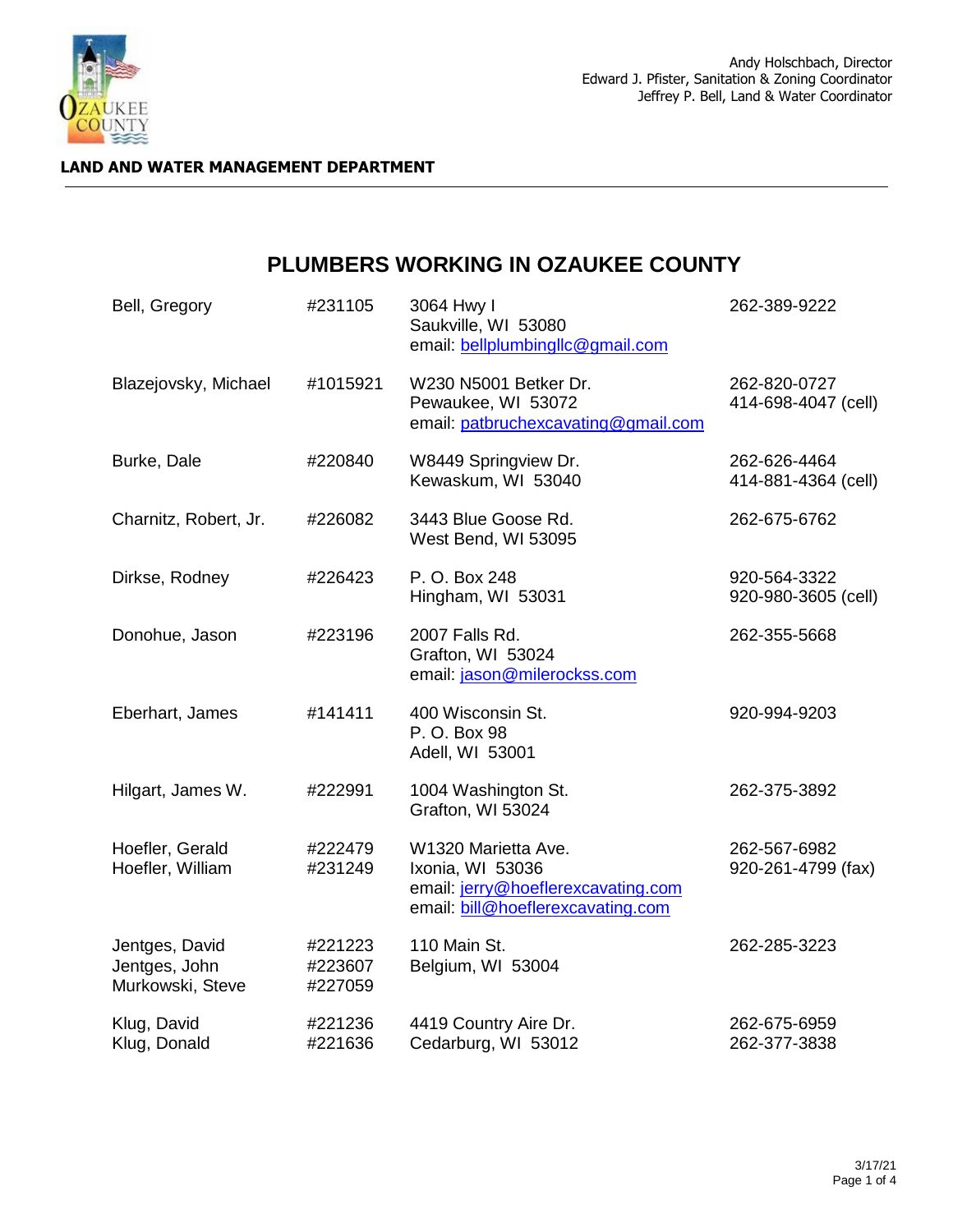| Kmiecik, Jason     | #963965 | 2884 North St.<br>East Troy, WI 53120<br>email: jasonkmiecik@hotmail.com<br>website: www.septech.us | 262-527-0092 (cell)                           |
|--------------------|---------|-----------------------------------------------------------------------------------------------------|-----------------------------------------------|
| Kons, Todd         | #227596 | W202 N11658 Merkel Dr.<br>Germantown, WI 53022                                                      | 262-628-8644                                  |
| Laudolff, Nicholas | #255066 | N3460 Maple Lane<br>Fond du Lac, WI 54937<br>email: nick@laudolff.com                               | 920-923-0473<br>920-375-6120 (cell)           |
| Lietzau, Robert    | #232132 | P.O. Box 121<br>Colgate, WI 53017                                                                   | 262-777-0779                                  |
| Lindner, Sam       | #231412 | 4235 S. Racine Ave.<br>New Berlin, WI 53146                                                         | 262-547-2245                                  |
| Linstedt, Ronald   | #231414 | 663 Colgate Rd.<br>Colgate, WI 53017                                                                | 262-623-6601<br>414-234-6327 (cell)           |
| Mitchell, Howard   | #260319 | N2300 Pelishek Rd.<br>Adell, WI 53001-0299                                                          | 920-994-9686<br>866-994-9686                  |
| Noll, Craig        | #230845 | 5298 Six Mile Rd.<br>Belgium, WI 53004                                                              | 262-285-3350<br>262-707-8390 (cell)           |
| Perrault, Dan      | #221013 | 6215 W. Linden Dr.<br>West Bend, WI 53095                                                           | 262-629-5043<br>262-483-0750 (cell)           |
| Prahl, Matt        | #224860 | 2855 Glassgo Dr.<br>Hartford, WI 53027<br>email: kendonx@gmail.com                                  | 262-623-4115 (cell)<br>262-673-2916<br>(home) |
| Rochwite, Lyle     | #224619 | W2343 Rustic Dr.<br>Campbellsport, WI 53010                                                         | 920-533-8685                                  |
| Stockhausen, Jeff  | #15400  | 6405 Stockhausen Lane<br>West Bend, WI 53095                                                        | 414-550-2448                                  |
| Voss, Darryl       | #221085 | 3036 Willow Creek Rd.<br>Colgate, WI 53017                                                          | 262-628-2034                                  |
| Wollner, Ray       | #8311   | 8309 Hwy 144<br>Kewaskum, WI 53040                                                                  | 262-334-3348                                  |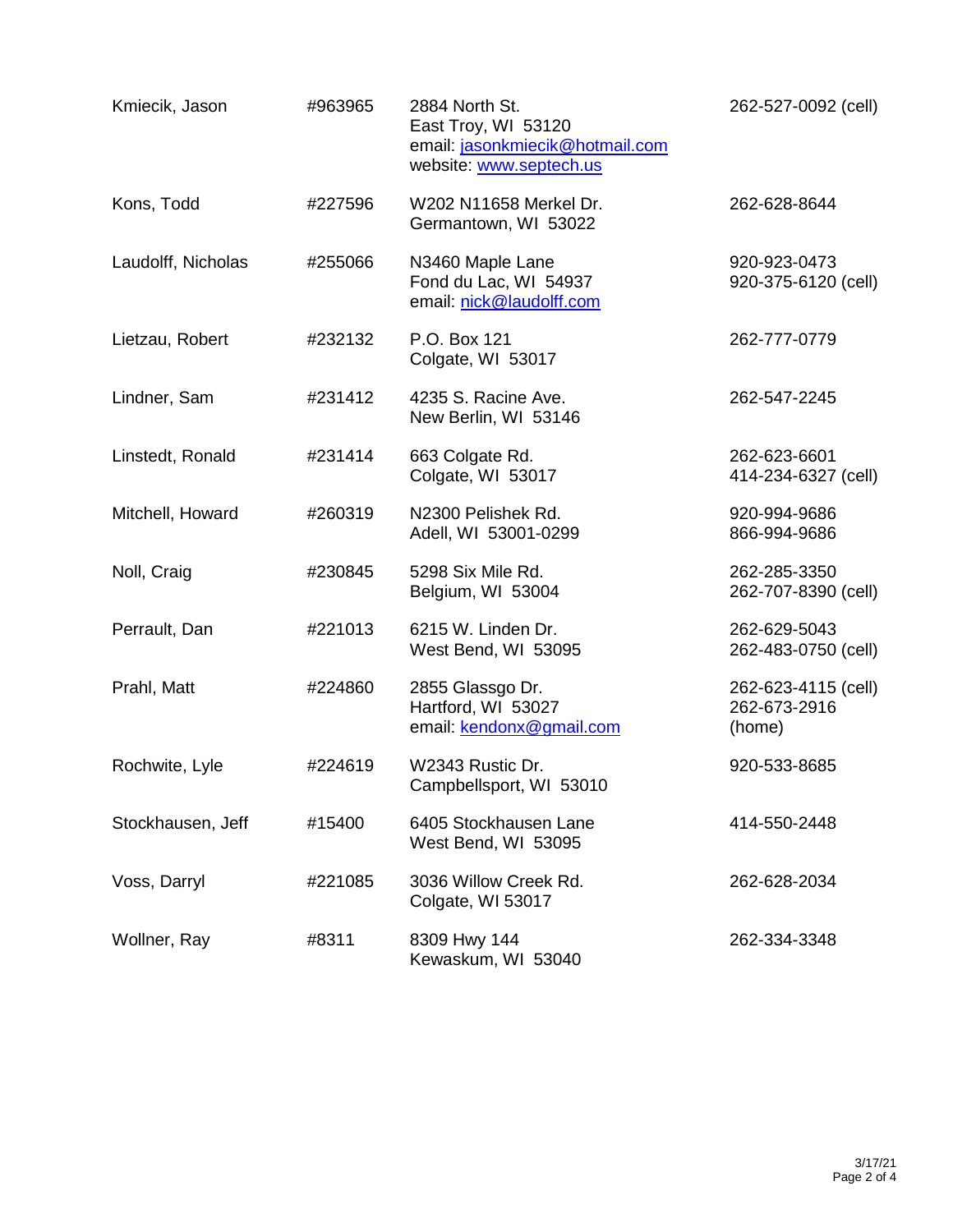# **ENGINEERS/DESIGNERS WORKING IN OZAUKEE COUNTY**

| Charnitz, Robert, Jr.            | #D-1222 | 3443 Blue Goose Rd.<br>West Bend, WI 53095 | 262-675-6762                        |
|----------------------------------|---------|--------------------------------------------|-------------------------------------|
| Christensen, Eric, P.E. #E-44255 |         | 745 Copernicus Way<br>Madison, WI 53718    | 608-618-3742<br>414-405-2648 (cell) |
|                                  |         | email: eric@mendota-consulting.com         |                                     |

### **CERTIFIED SOIL TESTERS WORKING IN OZAUKEE COUNTY**

| Butler, Harry                   | #222742            | N679 Tamarack Rd.<br>Palmyra, WI 53156<br>email: hgbutler@sbcglobal.net                                   | 414-379-9224 (cell)                                |
|---------------------------------|--------------------|-----------------------------------------------------------------------------------------------------------|----------------------------------------------------|
| Charnitz, Robert, Jr.           | #226082            | 3443 Blue Goose Rd.<br>West Bend, WI 53095                                                                | 262-675-6762                                       |
| Christensen, Eric               | #1277910           | 745 Copernicus Way<br>Madison, WI 53718<br>email: eric@mendota-consulting.com                             | 608-618-3742<br>414-405-2648 (cell)                |
| Hilgart, Robert                 | #226165            | 1004 Washington St.<br>Grafton, WI 53024                                                                  | 262-375-3892                                       |
| Hilmer, Roger                   | #226473            | 1615 S. Arcadian Dr.<br>New Berlin, WI 53151<br>email: rhilmer@testsoil.com<br>web site: www.testsoil.com | 262-754-1670<br>888-378-7645<br>262-754-1671 (fax) |
| Jentges, David<br>Jentges, John | #221223<br>#223607 | 110 Main St.<br>Belgium, WI 53004                                                                         | 262-285-3223                                       |
| Jentges, Steve                  | #227036            | P.O. Box 118<br>Fredonia, WI 53021                                                                        | 262-692-9742                                       |
| Klug, David                     | #221236            | 4419 Country Aire Dr.<br>Cedarburg, WI 53012                                                              | 262-675-6959<br>262-377-3838                       |
| Kmiecik, Jason                  | #963965            | 2884 North St.<br>East Troy, WI 53120<br>email: jasonkmiecik@hotmail.com<br>website: www.septech.us       | 262-527-0092 (cell)                                |
| Kons, Todd                      | #227596            | W202 N11658 Merkel Dr.<br>Germantown, WI 53022                                                            | 262-628-8644                                       |